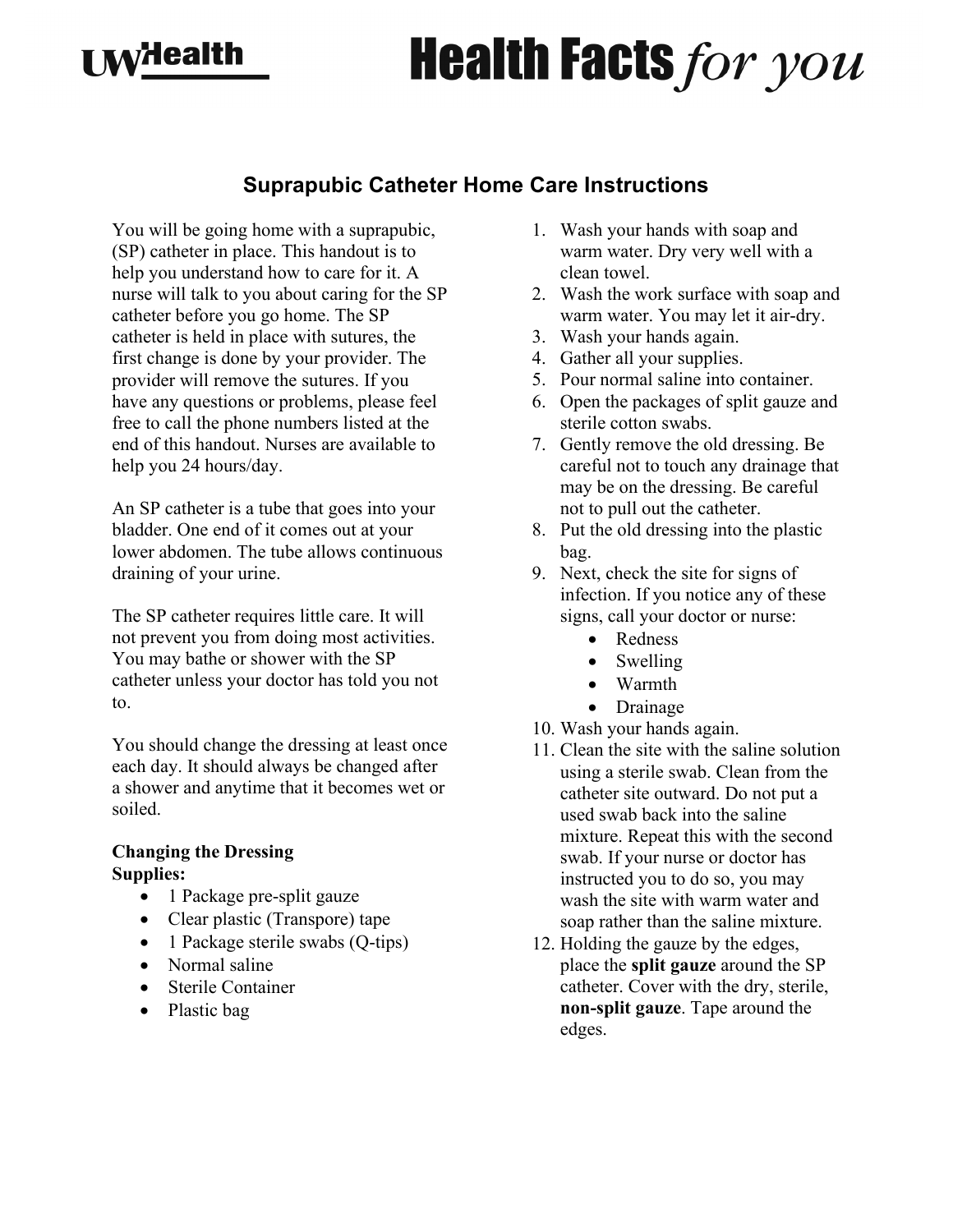- 13. Put the used supplies in the plastic bag with the old dressing, seal the bag and put it in the garbage.
- 14. Wash the work surface with soap and warm water.
- 15. Wash your hands again.

#### **When to Call Your Doctor or Nurse**

Call your doctor or nurse if any of these problems occur:

- The catheter does not drain any urine.
- The urine becomes bloody and does not clear after you rest for about 30 minutes and/or drinking four glasses of fluids. A small amount of bleeding is normal.
- There is drainage around the catheter.
- The site becomes red, warm, and swollen.
- The catheter falls out.
- Your temperature is greater than 100.5º F (orally) taken two times 4 hours apart.

#### **Post-Void Residual (PVR) Checks**

 $\overline{\phantom{a}}$  , where  $\overline{\phantom{a}}$ 

Sometimes you need to check how much urine remains in the bladder after you urinate. This is called a Post-Void Residual (PVR) check. Your doctor will instruct you when to do this. You should begin

#### **Steps:**

- 1. To start, clamp the SP catheter by turning the stopcock so that it forms a "T" with the tubing (perpendicular). If there is not a stopcock in-line, you may use a metal or plastic clamp.
- 2. Wait a maximum of four hours after you clamp the tube. Then try to urinate. If you are unable to wait that long, you may urinate sooner. If you are unable to urinate, open the

clamp or stopcock and drain the urine and record the amount. If you are very uncomfortable before four hours, open the stopcock or clamp earlier. Record the amount of urine that was in your bladder.

- 3. If you were able to urinate, measure the amount using the container you were given.
- 4. Discard the urine into the toilet.
- 5. Right away, open the stopcock or clamp. Urine will drain into the bag connected to the catheter. Leave the catheter open for 5 minutes to make sure that all the urine has drained out.
- 6. When the urine has all drained out, close the stopcock or clamp.
- 7. Empty the urine from the bag into the empty container you urinated into.
- 8. Measure the amount of urine. This amount may be greater or less than the amount you urinated. It is also possible that there will not be any urine left in your bladder after you void.
- 9. Keep a record of how much you urinate and how much urine is left in your bladder. Example: Void 250 - PVR 75
- 10. Bring the record along when you come for your clinic visit.

 $\overline{\phantom{a}}$  . The set of the set of the set of the set of the set of the set of the set of the set of the set of the set of the set of the set of the set of the set of the set of the set of the set of the set of the set o

11. If you are told to call your doctor with the results you should do so on

Unless you are told to do otherwise, you may open the catheter at bedtime and leave it open for the night. In the morning reclamp it and check your PVR.